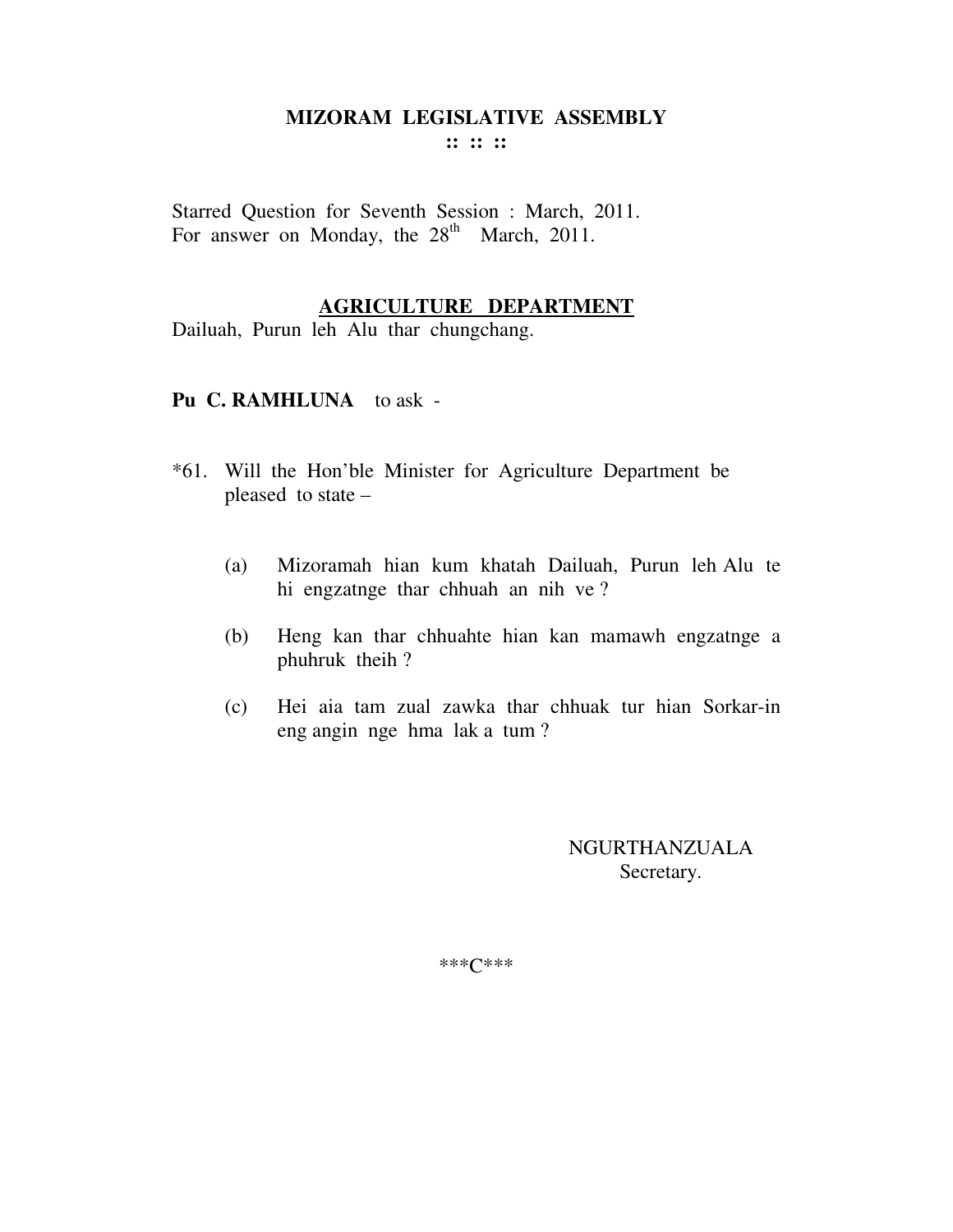Starred Question for Seventh Session : March, 2011. For answer on Monday, the 28<sup>th</sup> March, 2011.

#### **PUBLIC WORKS DEPARTMENT**

Khuangleng to Bungzung, Zawlsei to Khuangthing leh Khuangleng to Lianpui kawng chungchang

#### **Pu B. LALTHLENGLIANA** to ask –

\*62. Will the Hon'ble Minister for Public Works Department be pleased to state –

 East Tuipui Assembly Constituency chhunga kawng - Khuangleng to Bungzung, Zawlsei to Khuangthing leh Khuangleng to Lianpui kawng te hi engtika Black top zawh tum nge a nih ?

> NGURTHANZUALA Secretary

….nt…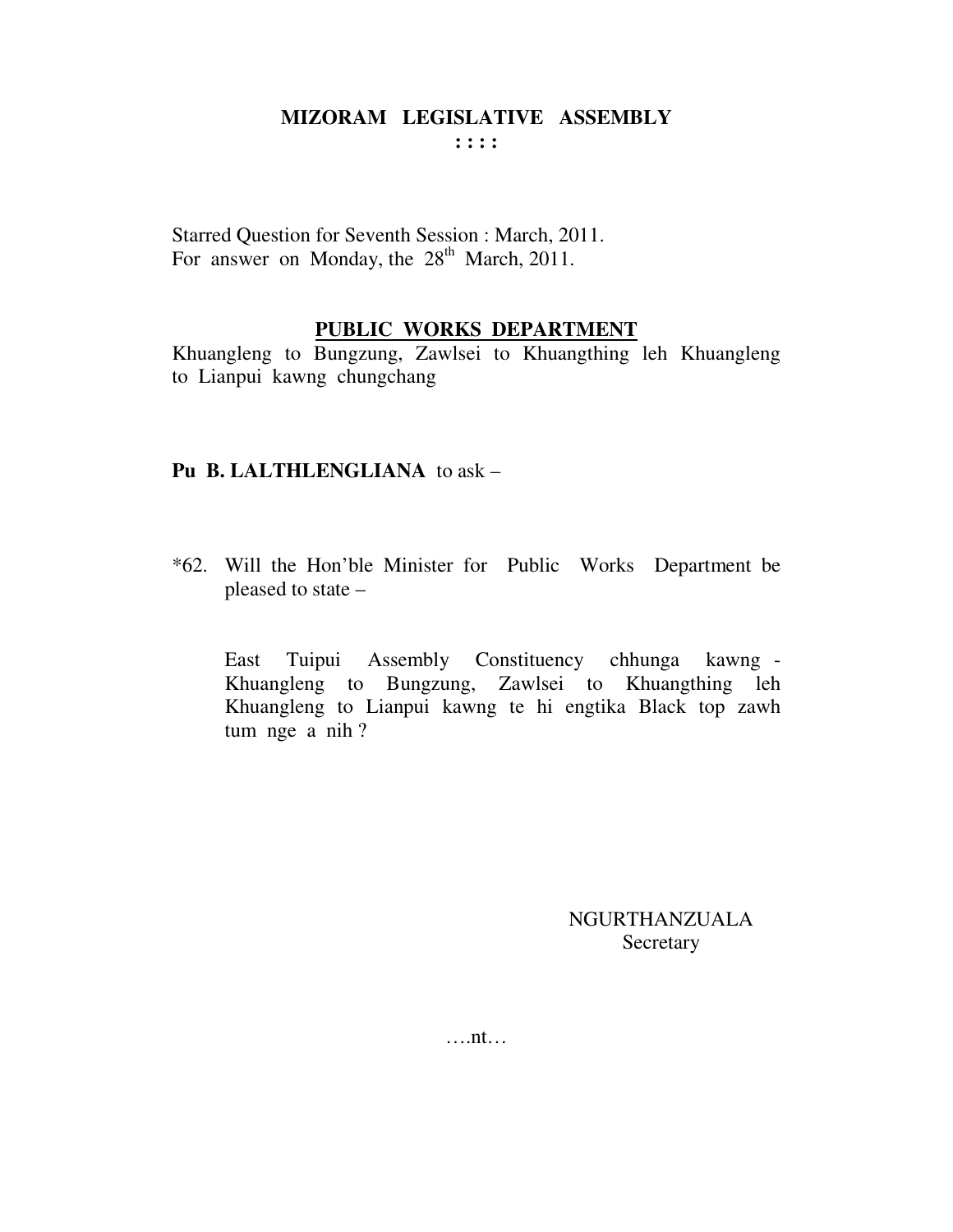Starred Question for Seventh Session : March, 2011. For answer on Monday, the 28<sup>th</sup> March, 2011.

# **GEOLOGY & MINING DEPARTMENT**

Mizoram leilunga Petroleum awm chungchang

# **Pu LALTHANSANGA** to ask –

- \*63. Will the Hon'ble Minister for Geology & Mining Department be pleased to state –
	- a) Mizoram leilung chhunga Petroleum Deposit dinhmun hi eng ang a tam nge a nih Sorkarin a hria em ?
	- b) Hria nise lachhuak turin eng angin nge hma a lak tawh ?

# NGURTHANZUALA Secretary

….h…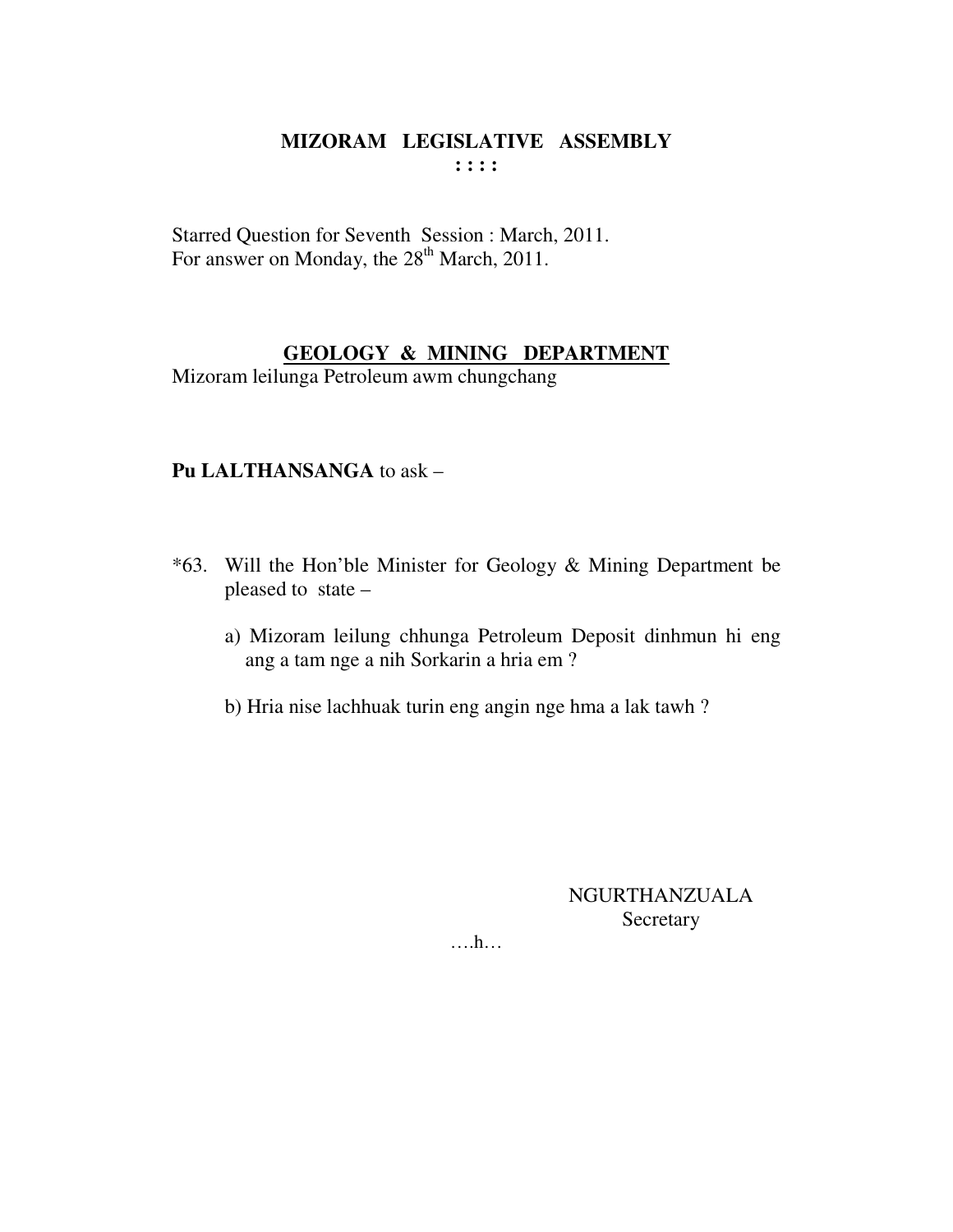Starred Question for Seventh Session : March, 2011. For answer on Monday, the 28<sup>th</sup> March, 2011.

HIGHER & TECHNICAL EDUCATION DEPARTMENT

Saiha Govt. College chungchang.

### Pu P.P. THAWLA to ask -

- \*64. Will the Hon'ble Minister for Higher & Technical Education Department be pleased to state -
	- Saiha-a Government College Building hi sak that a ni (a) dawn tawh em?
	- Cheng engzatnge ruahman a nih?  $(b)$

**NGURTHANZUALA** Secretary.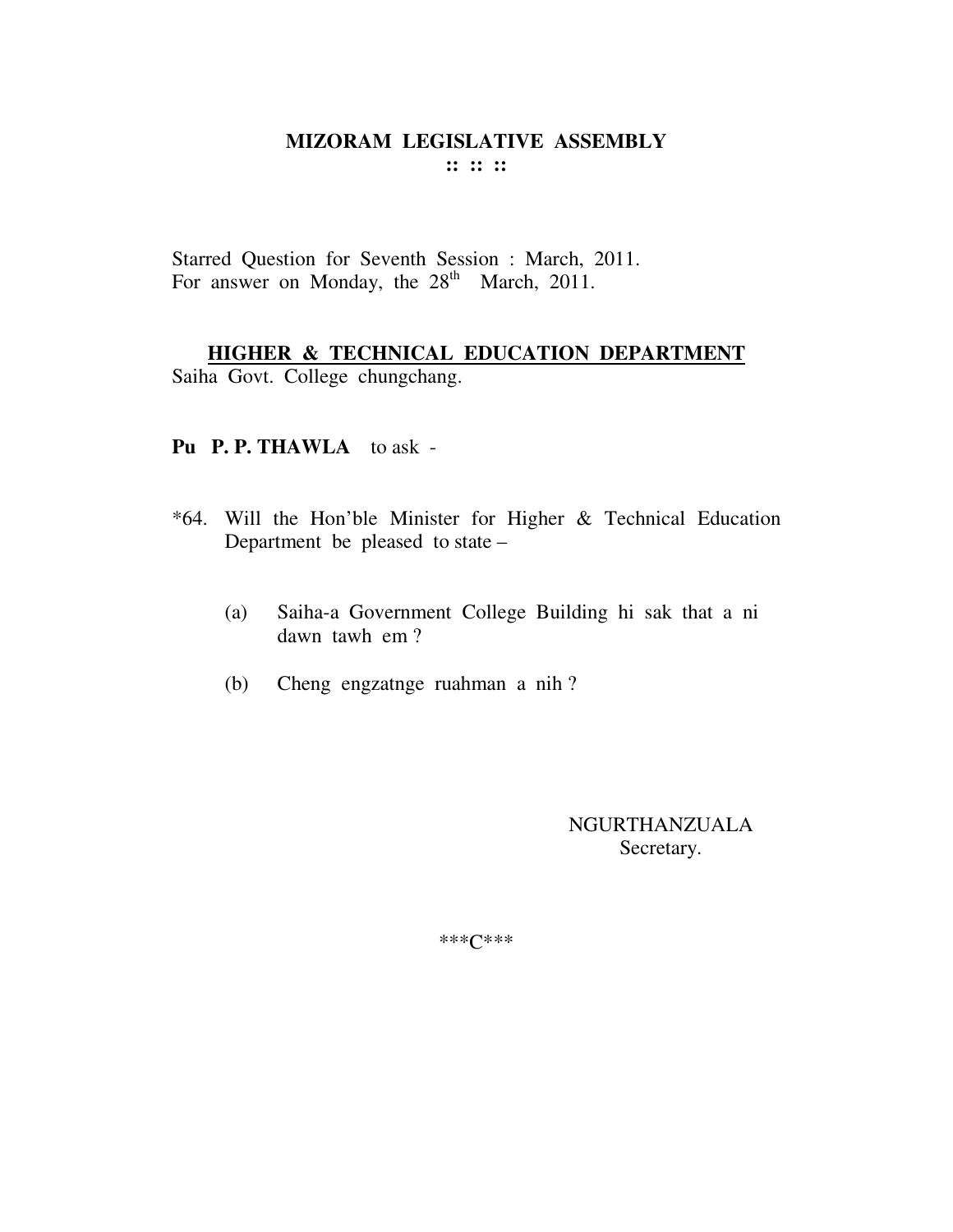Starred Question for Seventh Session : March, 2011 For answer on Monday, the  $28<sup>th</sup>$  March, 2011

#### **POWER & ELECTRICITY DEPARTMENT**

Serlui 'B' Hydel Project chungchang.

# **Pu LALTHANSANGA** to ask –

\*65. Will the Hon'ble Minister for Power & Electricity Department be pleased to state –

Serlui 'B' Hydel Project hi engvanga tun thlenga hawn loh nge a nih ?

He Project atan hian a pumpui a sum sen tawh engzatnge ?

Hawn anih hunah per unit production cost engzatnge ni dawn ?

NGURTHANZUALA Secretary

…mr…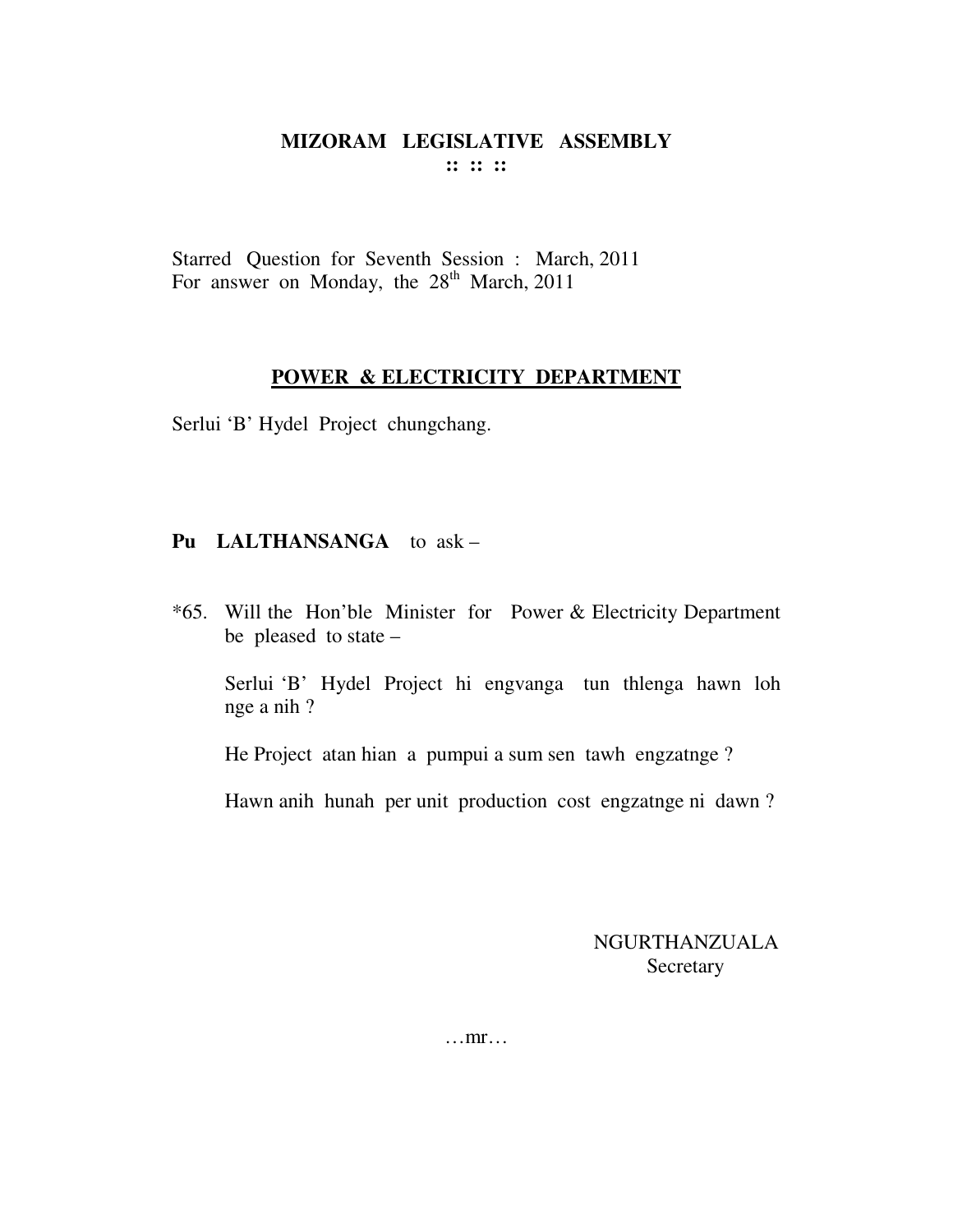Starred Question for Seventh Session : March, 2011. For answer on Monday, the 28<sup>th</sup> March, 2011.

#### **HOME DEPARTMENT**

Police Station dah chungchang.

#### **Pu B. LALTHLENGHLIANA** to ask -

\*66. Will the Hon'ble Minister for Home Department be pleased to state –

East Tuipui Assembly Constituency chhungah Police Station dah tumna a awm em ?

> NGURTHANZUALA Secretary.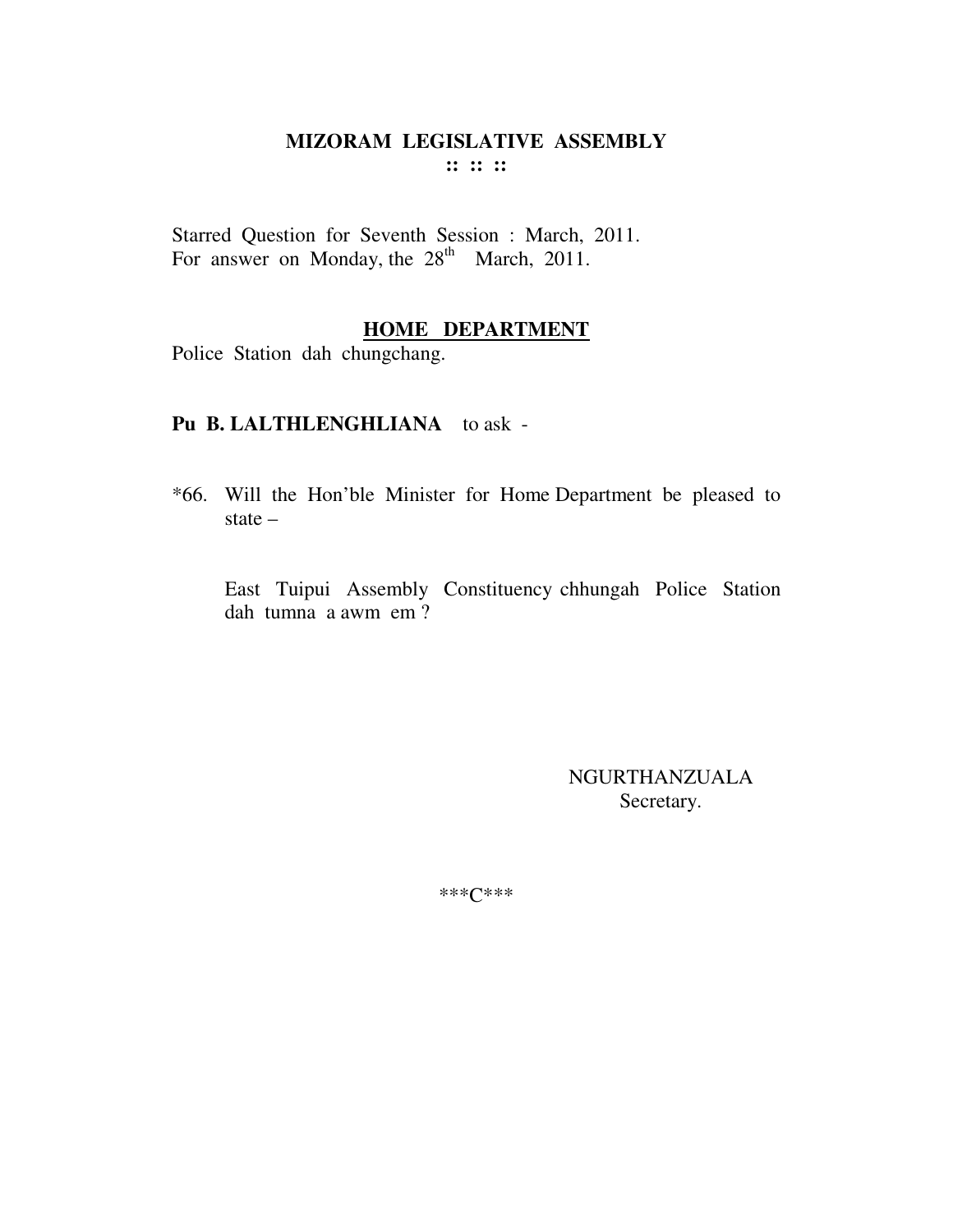Starred Question for Seventh Session : March, 2011. For answer on Monday, the  $28<sup>th</sup>$  March, 2011.

#### **HORTICULTURE DEPARTMENT**

Honey Leaf chin chungchang.

### **Pu LALDUHOMA** to ask -

- \*67. Will the Hon'ble Minister for Horticulture Department be pleased to state –
	- (a) Mizoramah Stevia (Honey Leaf) ching an awm em ?
	- (b) Chhungkua engzatin nge ching, engtik atangin nge an chin ?
	- (c) Chin uar zel tlaka ngaih a ni em ?

# NGURTHANZUALA Secretary.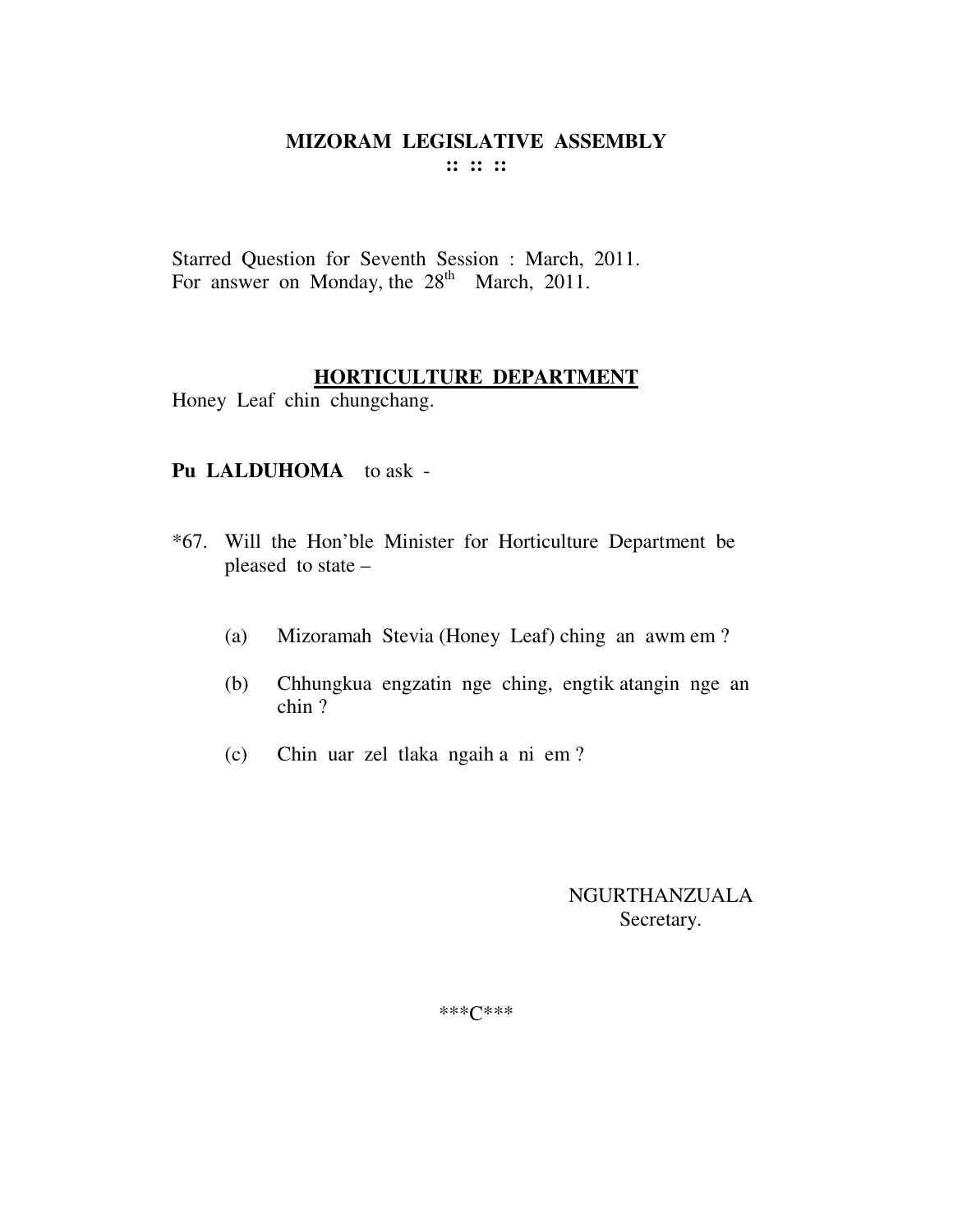Starred Question for Seventh Session : March, 2011 For answer on Monday, the  $28<sup>th</sup>$  March, 2011

#### **AGRICULTURE DEPARTMENT**

Motor kawng laih chungchang.

# **Pu K. LALRINTHANGA** to ask –

\*68. Will the Hon'ble Minister for Agriculture Department be pleased to state –

 NLUP dawngtute zinga huan thlai chi hrang hrang chingtute tan infrastructure atangin Motor kawng laih tumna a awm em ?

> NGURTHANZUALA Secretary

…mr…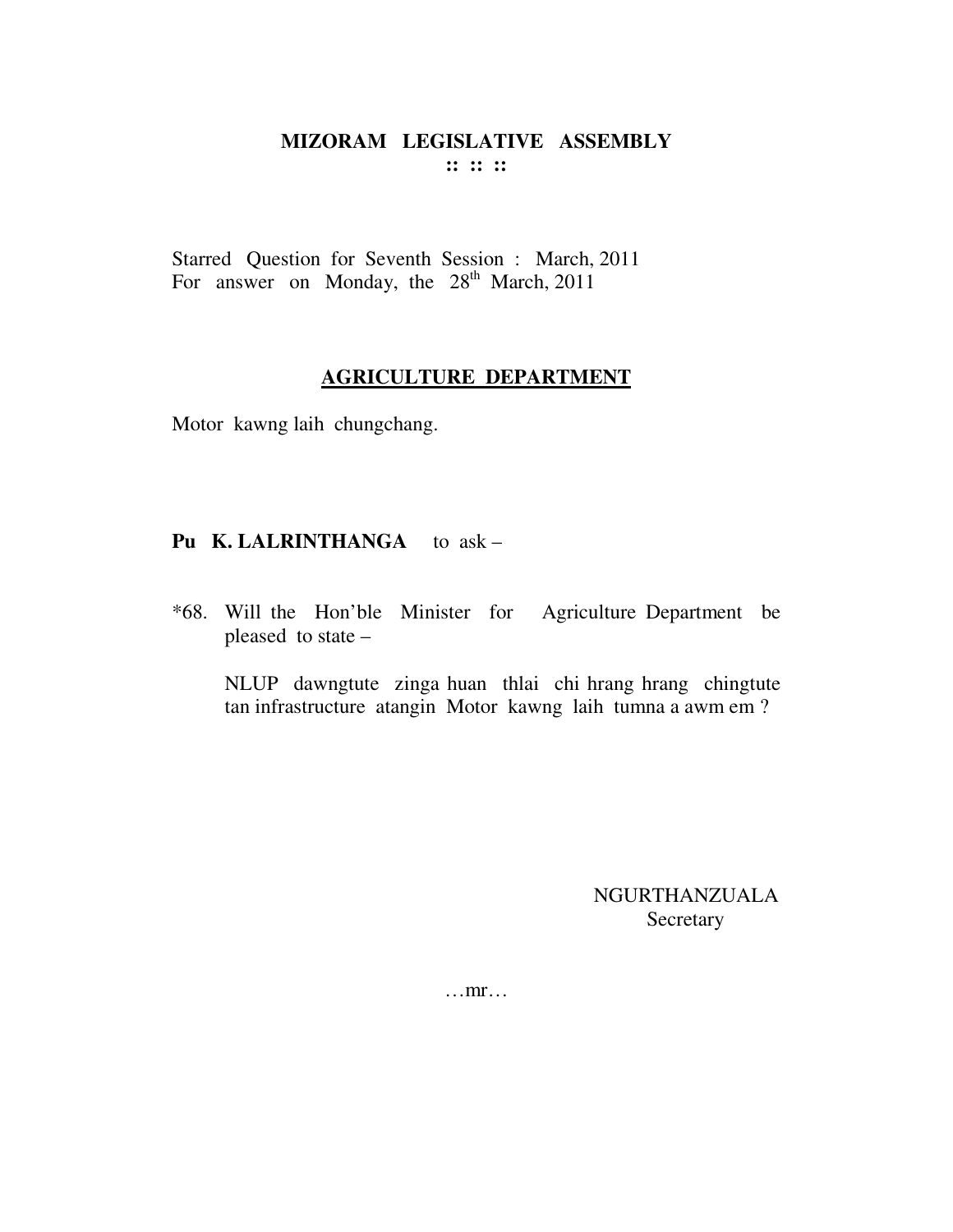# **MIZORAM LEGISLATIVE ASSEMBLY**

**:: :: ::** 

Starred Question for Seventh Session : March, 2011. For answer on Monday, the  $28<sup>th</sup>$  March, 2011.

#### **GENERAL ADMINISTRATION DEPARTMENT**

Consultative Committee Meeting chungchang.

#### **Pu C. RAMHLUNA** to ask -

- \*69. Will the Hon'ble Minister for General Administration Department be pleased to state –
	- (a) Consultative Committee meeting 27.9.2009 a neih atanga thu hrang hrang bawhzui tura tih te kha engchen nge tih hlawhtlin ni ta ?
	- (b) La tih hlawhtlin loh te hi Sorkar-in bawhzui zel a tum em ?

NGURTHANZUALA Secretary.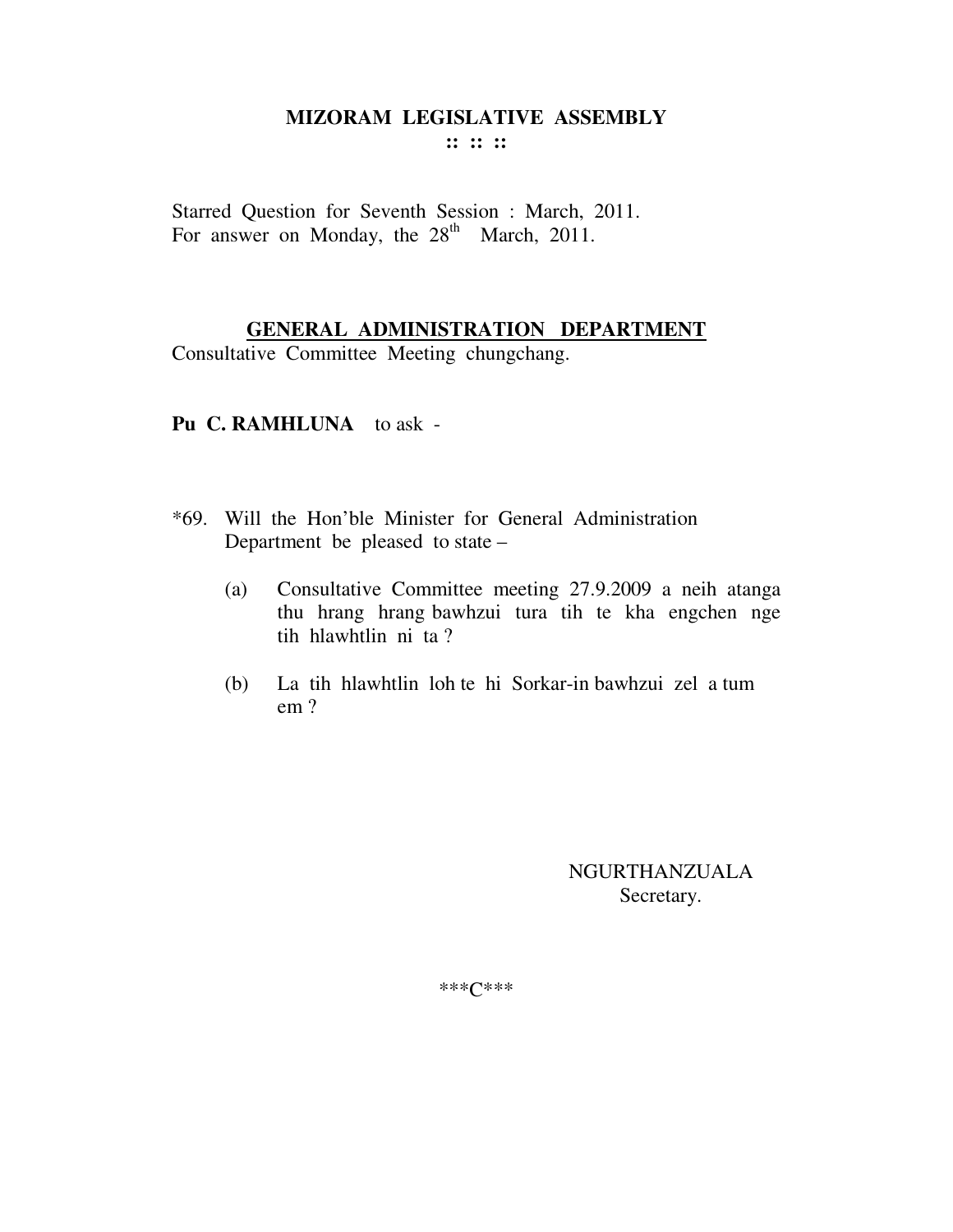Starred Question for Seventh Session : March, 2011. For answer on Monday, the  $28<sup>th</sup>$  March, 2011.

### **HORTICULTURE DEPARTMENT**

Medicinal Plant chungchang.

#### **Pu LALDUHOMA** to ask -

- \*70. Will the Hon'ble Minister for Horticulture Department be pleased to state –
	- (a) Mizoramah Medicinal Plant, eizawn nana hman tlak engte nge awm ?
	- (b) Medicinal Plant ching tur hian Sorkar-in engtinnge hma a lak ?
	- (c) Mi mal ching duhte tan tanpuina pek theih a awm em ?

# NGURTHANZUALA Secretary.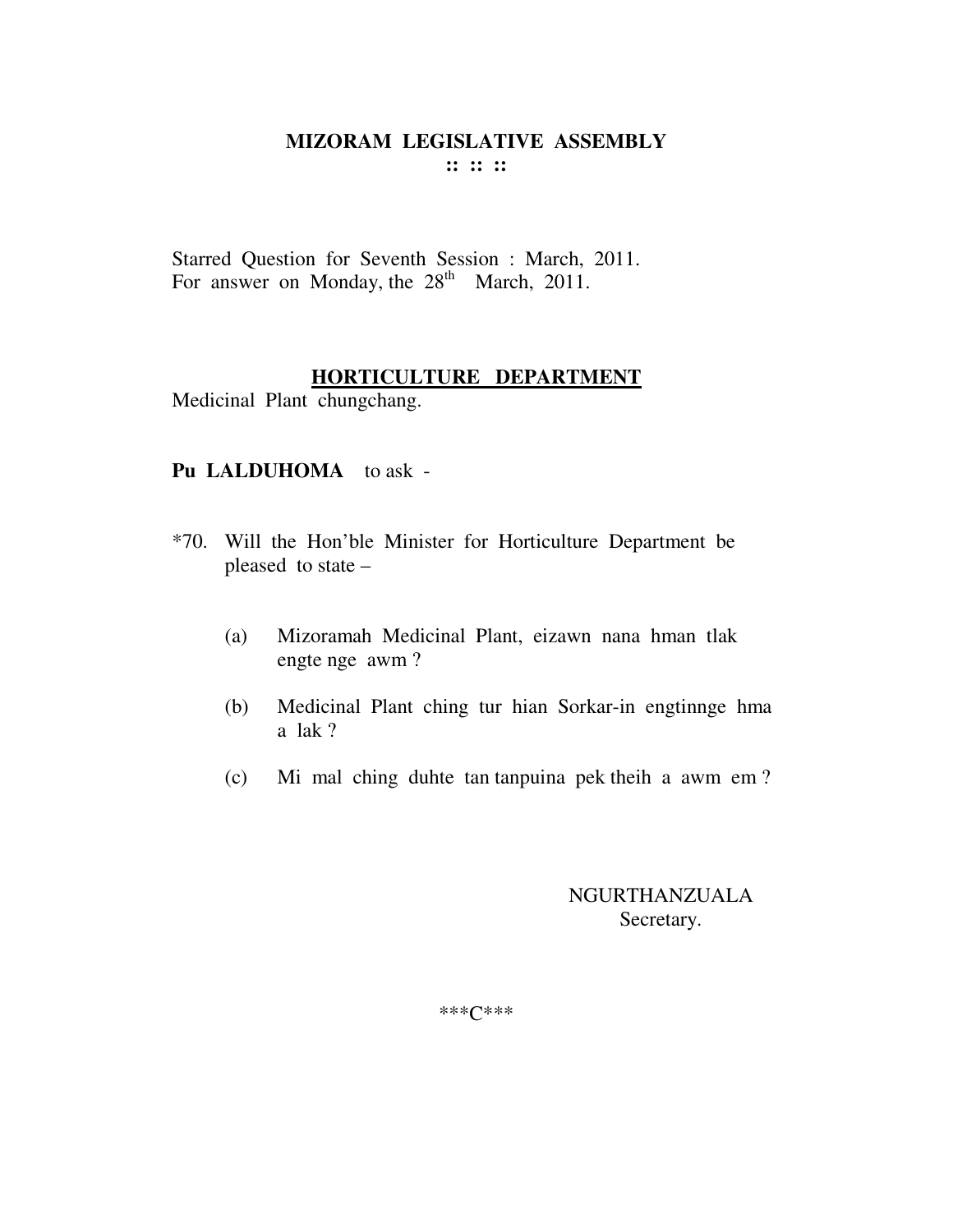Starred Question for Seventh Session : March, 2011. For answer on Monday, the 28<sup>th</sup> March, 2011.

# PUBLIC WORKS DEPARTMENT

Nut and bolt puk chungchang

### Pu B. LALTHLENGLIANA to ask -

\*71. Will the Hon'ble Minister for Public Works Department be pleased to state -

Serlui 'B' leihlawn nut and bolt Chhingchhip khaw bul leihlawn dawh nan an puk tih hi a dik em?

> **NGURTHANZUALA** Secretary

 $\dots$ nt $\dots$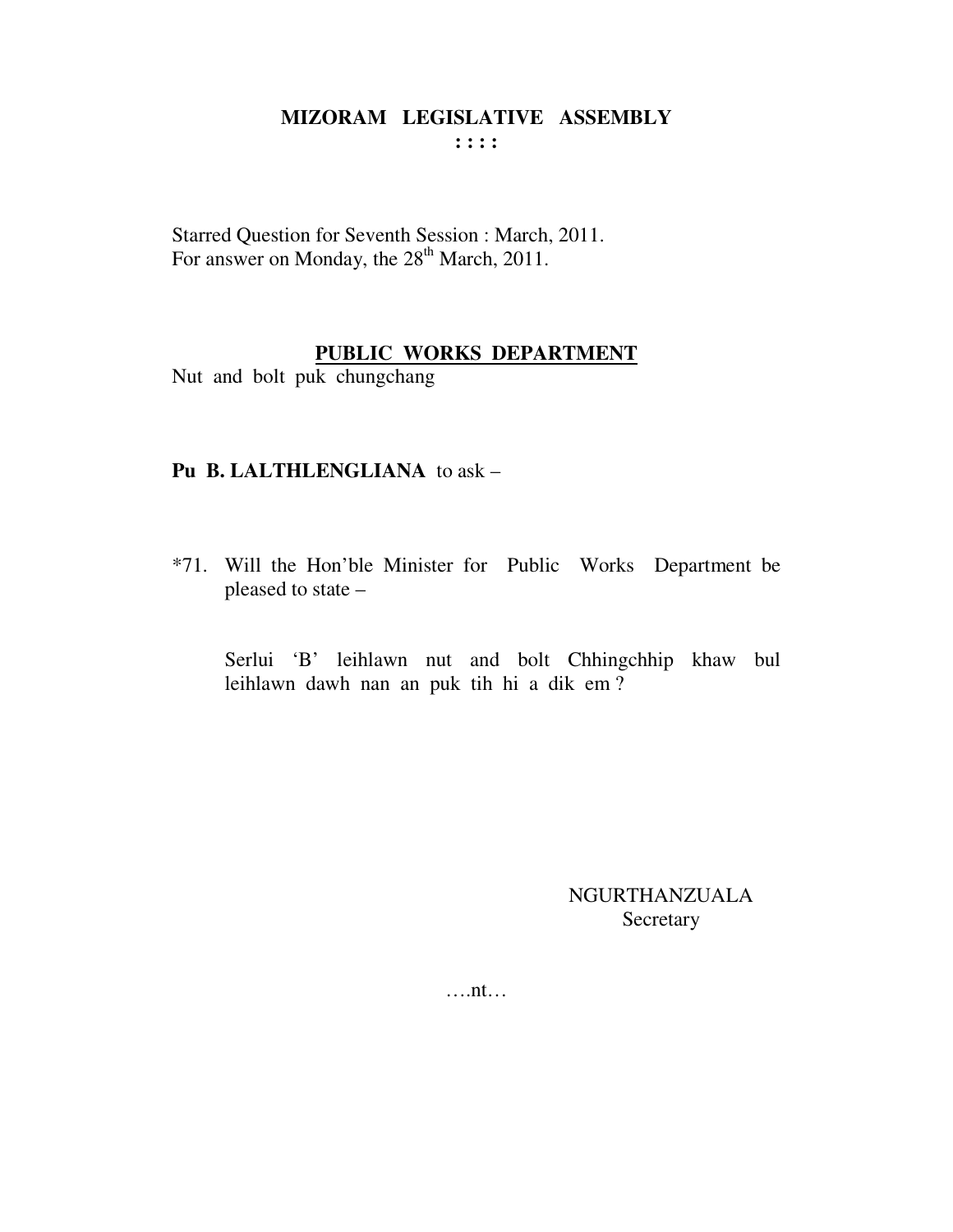Starred Question for Seventh Session : March, 2011. For answer on Monday, the 28<sup>th</sup> March, 2011.

#### **AGRICULTURE DEPARTMENT**

NLUP sem chungchang

# Pu LALTHANSANGA to ask -

- \*72. Will the Hon'ble Minister for Agriculture Department be pleased to state  $$ 
	- a) NLUP hi Community Development Block engzat huam chhungah nge sem anih tawh?
	- b) Kumin Financial year tawp hma hian Mizoram chhunga Community Development Block zawng zawng ah sem hman a ni dawn em ?

**NGURTHANZUALA** Secretary

 $\dots h\dots$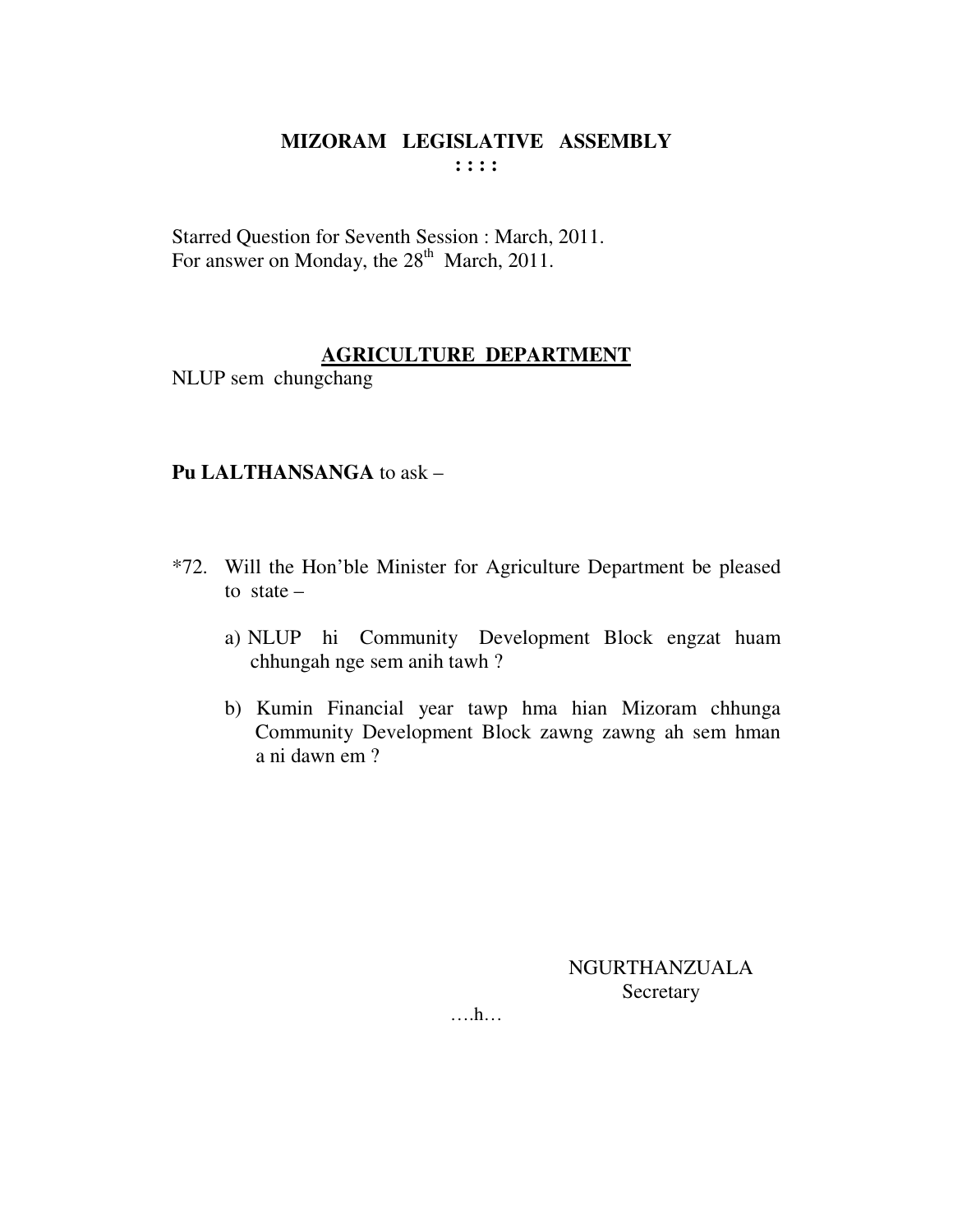Starred Question for Seventh Session : March, 2011. For answer on Monday, the 28<sup>th</sup> March, 2011.

#### **PUBLIC HEALTH ENGINEERING DEPARTMENT**

GAWSS-II a Sorkar hmalak chhunzawmna chungchang

# **Pu K. LIANTLINGA** to ask –

- \*73. Will the Hon'ble Minister for Public Health Engineering Department be pleased to state –
	- a) Kum 2010-2011 chhung hian (Greater Aizawl Water Supply Scheme Phase-II) GAWSS-II ah hian Sawrkar in eng hna ah te nge hmalak chhunzawmna a neih ?
	- b) GAWSS-II hma lak chhunzawm nan hian sum engzatnge sen a nih, a detailed in min hrilh thei em ?

NGURTHANZUALA Secretary

….h…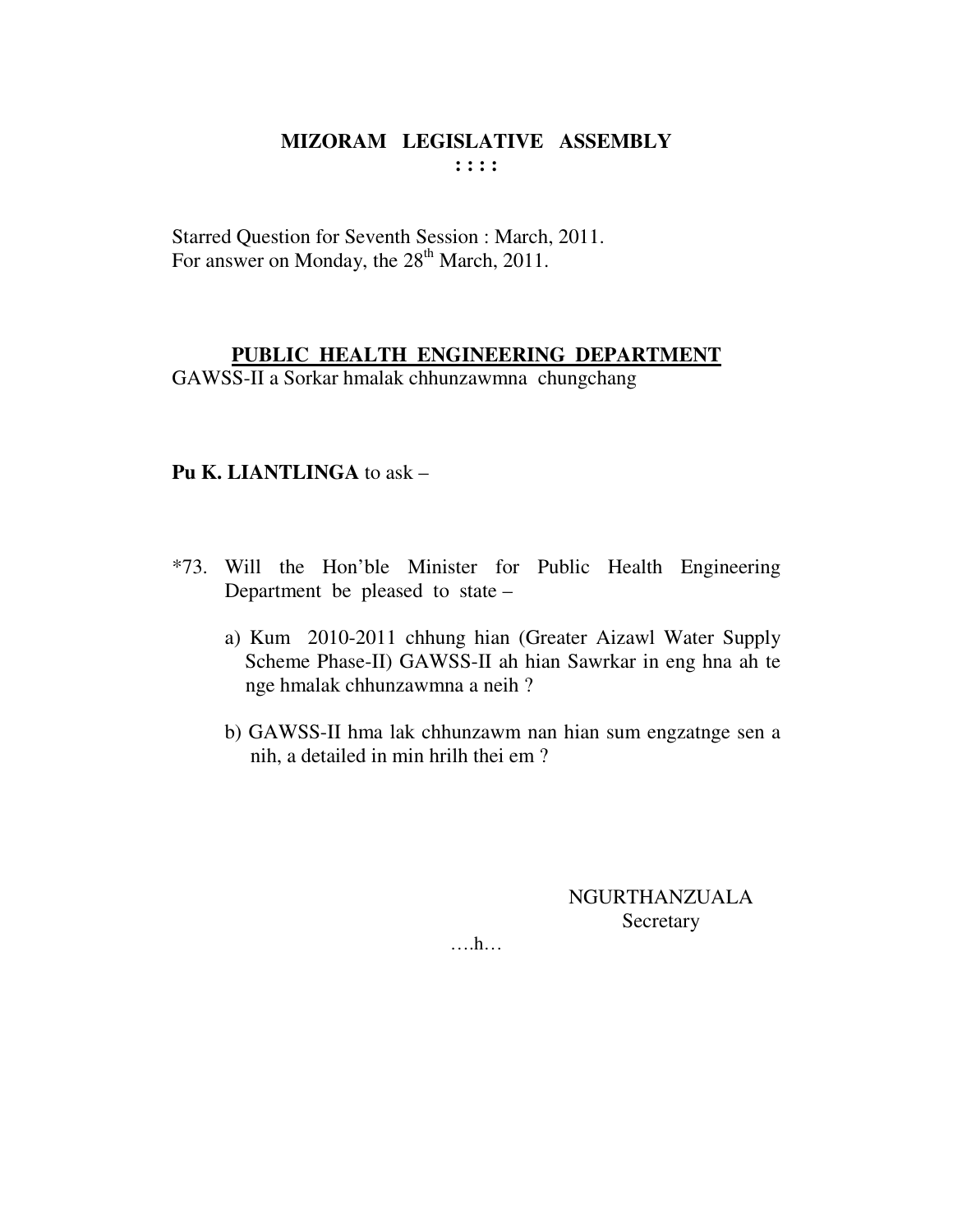Starred Question for Seventh Session : March, 2011. For answer on Monday, the 28<sup>th</sup> March, 2011.

# **AGRICULTURE DEPARTMENT**

NLUP chungchang

# Pu LALDUHOMA to ask -

- \*74. Will the Hon'ble Minister for Agriculture Department be pleased to state  $$ 
	- a) NLUP kal puinaah hian Chief Secretary hian chanvo pawimawh chelh a nei ve em ?
	- b) A neih chuan engtenge ?

**NGURTHANZUALA** Secretary

 $\dots$ ...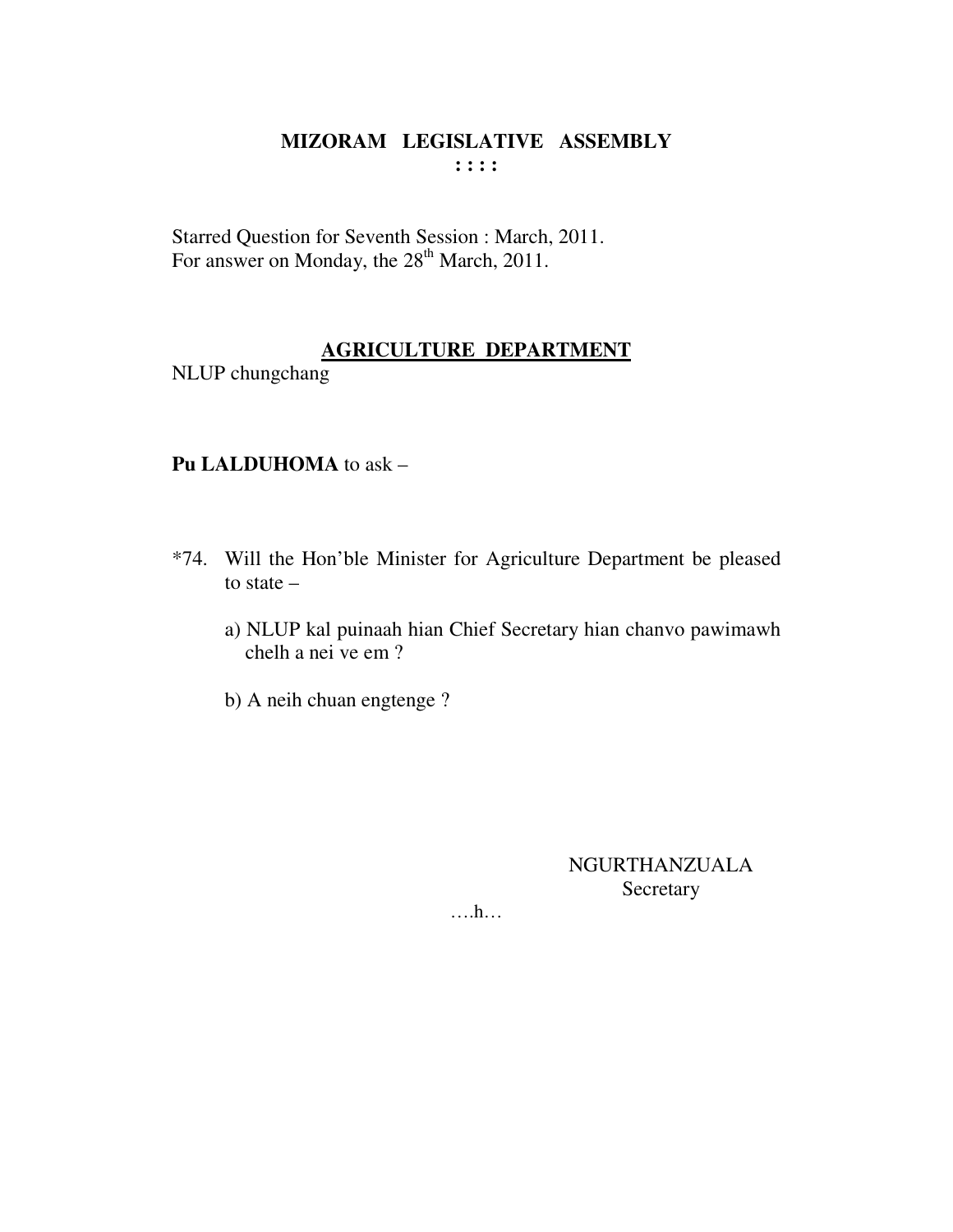Starred Question for Seventh Session : March, 2011. For answer on Monday, the  $28<sup>th</sup>$  March, 2011.

# **ENVIRONMENT & FORESTS DEPARTMENT**

Hmuifang tlanga recreation centre siam chungchang.

# **Pu B. LALTHLENGLIANA** to ask-

\*75. Will the Hon'ble Minister for Land Revenue and Settlement Department be pleased to state -

Hmuifang tlang ramngaw chhunga LAD in recreation centre siam a tum hi sorkarin a hria em?

> NGURTHANZUALA Secretary.

…mn…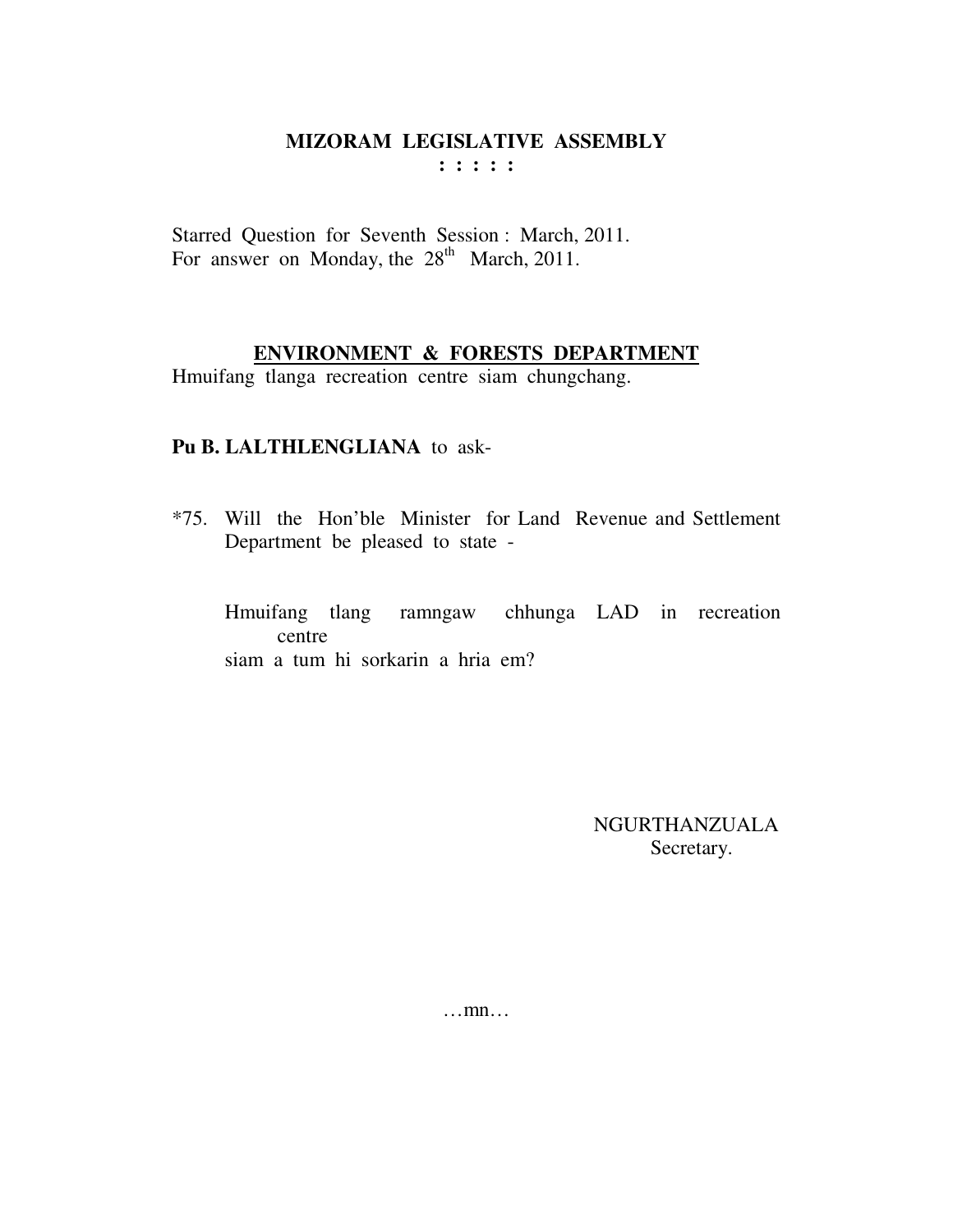Starred Question for Seventh Session : March, 2011. For answer on Monday, the 28<sup>th</sup> March, 2011.

# FOOD, CIVIL SUPPLIES & CONSUMER AFFAIRS **DEPARTMENT**

F.C.I a Buhfai chungchang

# Pu LALTHANSANGA to ask -

- \*76. Will the Hon'ble Minister for Food, Civil Supplies & Consumer Affairs Department be pleased to state –
	- a) F.C.I a Mizoram tana buhfai man pek tawh, mahse Mizoram chhung la rawn thleng silo Metric ton engzatnge awm?
	- b) La thleng lo a awm a nih chuan eng vang nge?

**NGURTHANZUALA** Secretary

 $\dots$   $h...$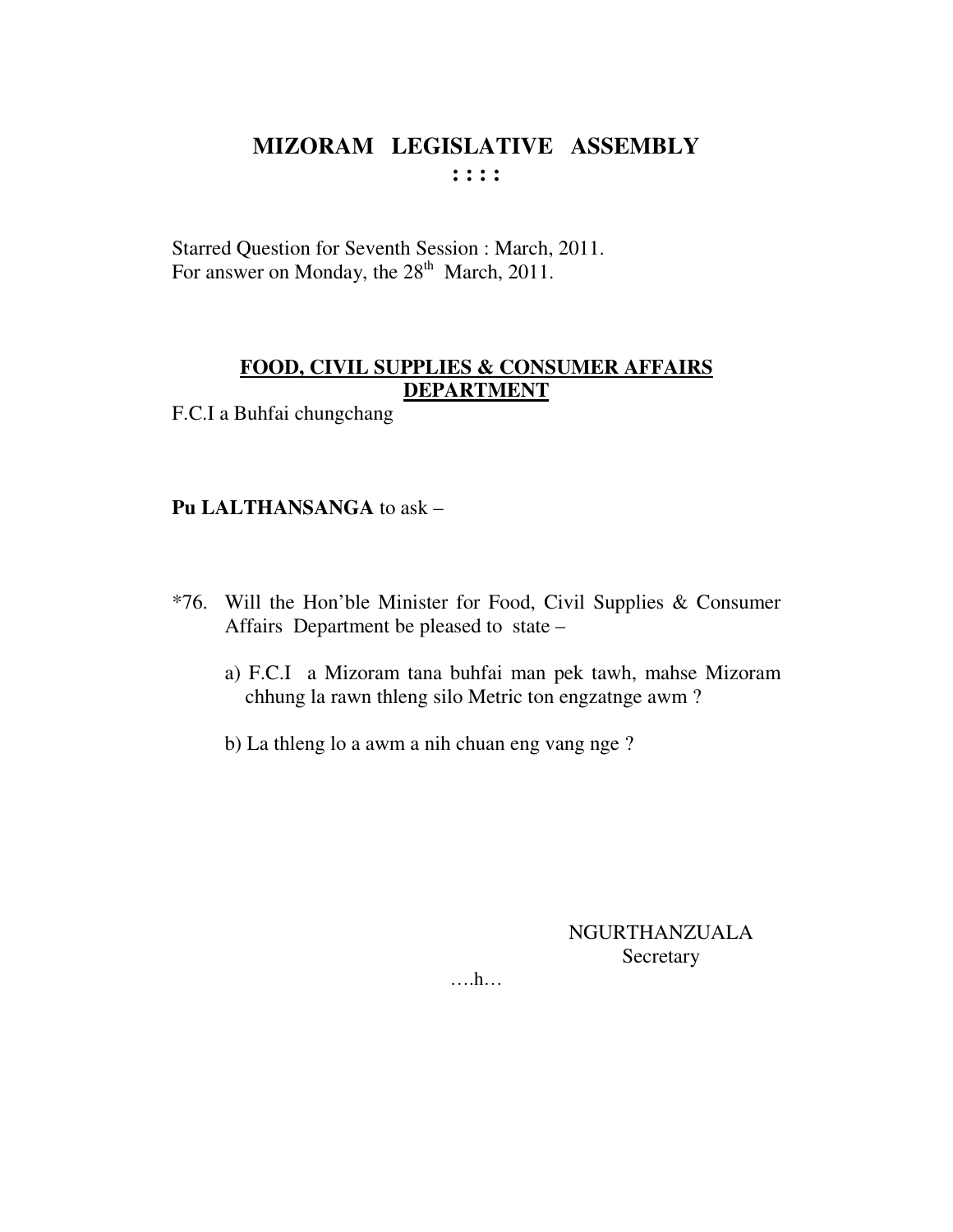Starred Question for Seventh Session : March, 2011 For answer on Monday, the  $28<sup>th</sup>$  March, 2011.

# **FOOD, CIVIL SUPPLIES & CONSUMER AFFAIRS DEPARTMENT**

Oil Adulteration chungchang.

# **Pu K. LIANTLINGA** to ask –

- \*77. Will the Hon'ble Minister for Food, Civil Supplies  $\&$ Consumer Affairs Department be pleased to state –
	- a) Legal Metrology Wing hian Oil Adulteration chungchangah Oil phurtute mi engzatnge an man tawh ?
	- b) Vawiin thleng hian mi engzat hnenah nge case an siamsak tawh ?

NGURTHANZUALA Secretary

…mr…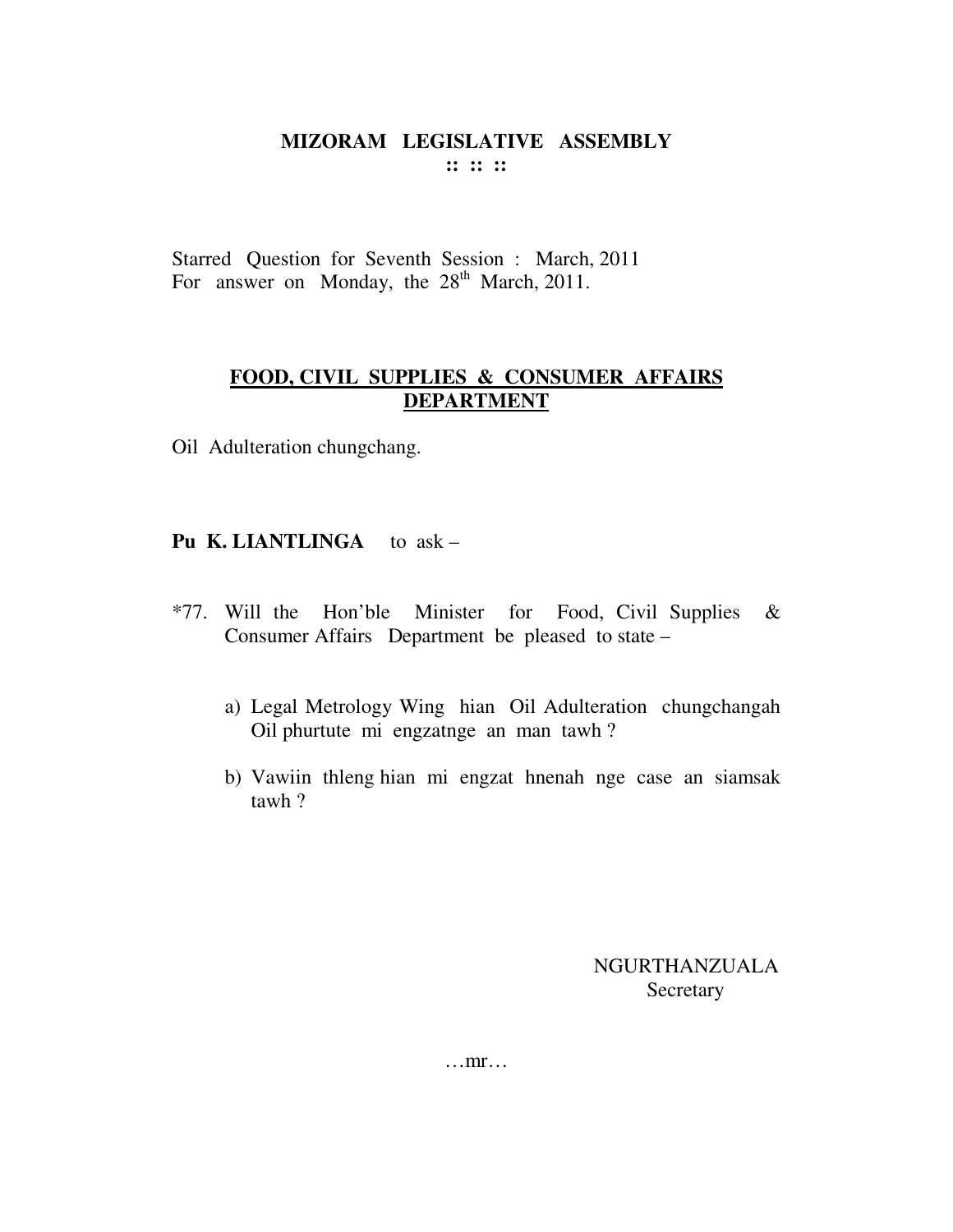# MIZORAM LEGISLATIVE ASSEMBLY  $\cdots$

Starred Question for Seventh Session : March, 2011. For answer on Monday, the 28<sup>th</sup> March, 2011.

### **TRADE & COMMERCE DEPARTMENT**

Hmunphiah chungchang

# Pu LALDUHOMA to ask -

- \*78. Will the Hon'ble Minister for Trade & Commerce Department be pleased to state
	- a) Kum 2010-2011 chhung hian Mizoram atanga hmunphiah hralh zat ?
	- b) Royalty hmuh zat leh a rate?

# **NGURTHANZUALA** Secretary

 $\dots h\dots$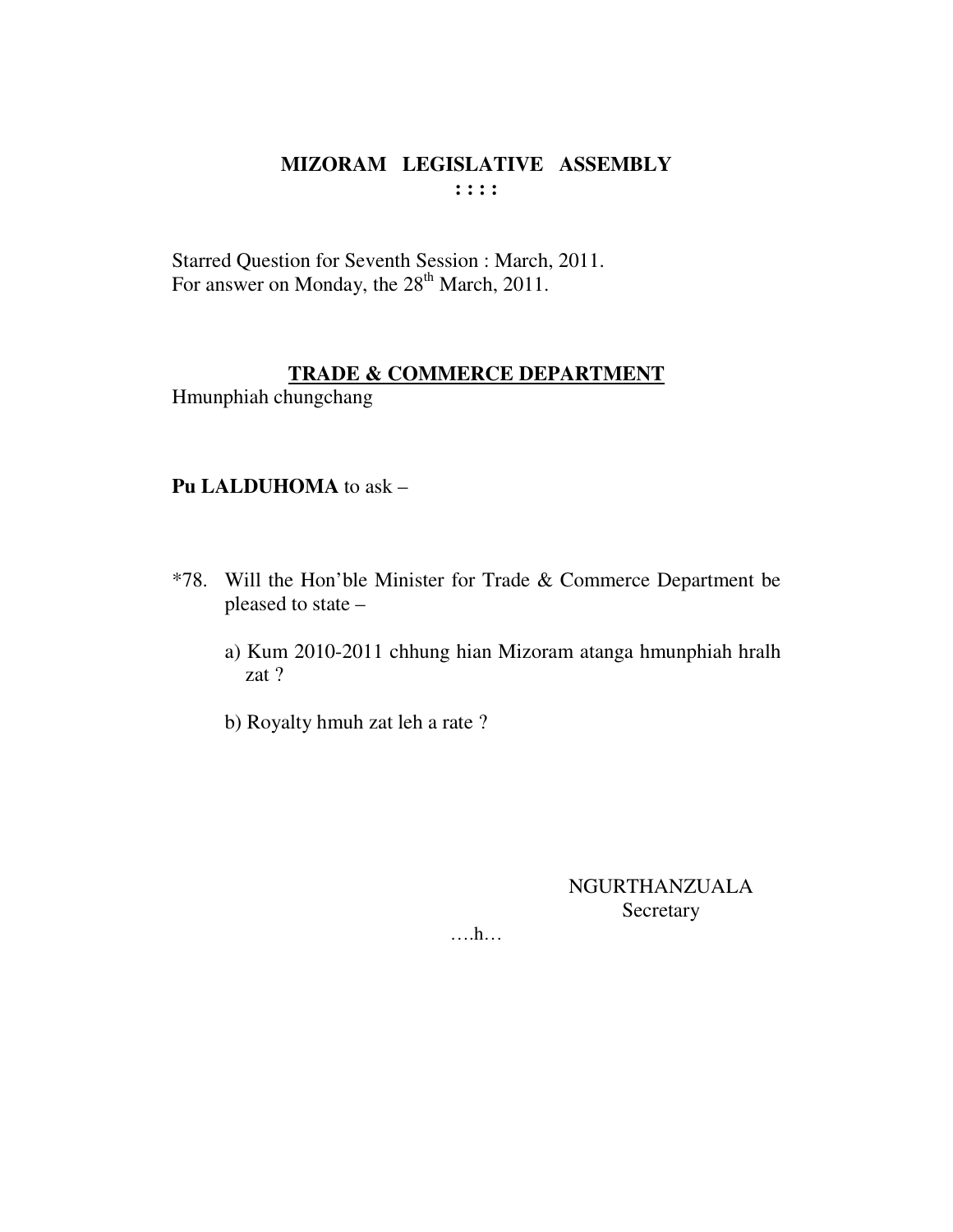#### **MIZORAM LEGISLATIVE ASSEMBLY**  $\mathbf{11} \mathbf{12} \mathbf{13}$

Starred Question for Seventh Session : March, 2011. Commencing on Tuesday, the 22<sup>nd</sup> March, 2011.

# ANIMAL HUSBANDRY & VETERINARY DEPARTMENT VFA Post sanction chungchang.

# Pu K. LIANTLINGA to ask -

\*79. Will the Hon'ble Minister for Animal Husbandry & Veterinary Department be pleased to state –

Rural Animal Health Centre 37 a VFA awm lohna kha, hnawh khah na turin post sanction a ni tawh em?

> **NGURTHANZUALA** Secretary.